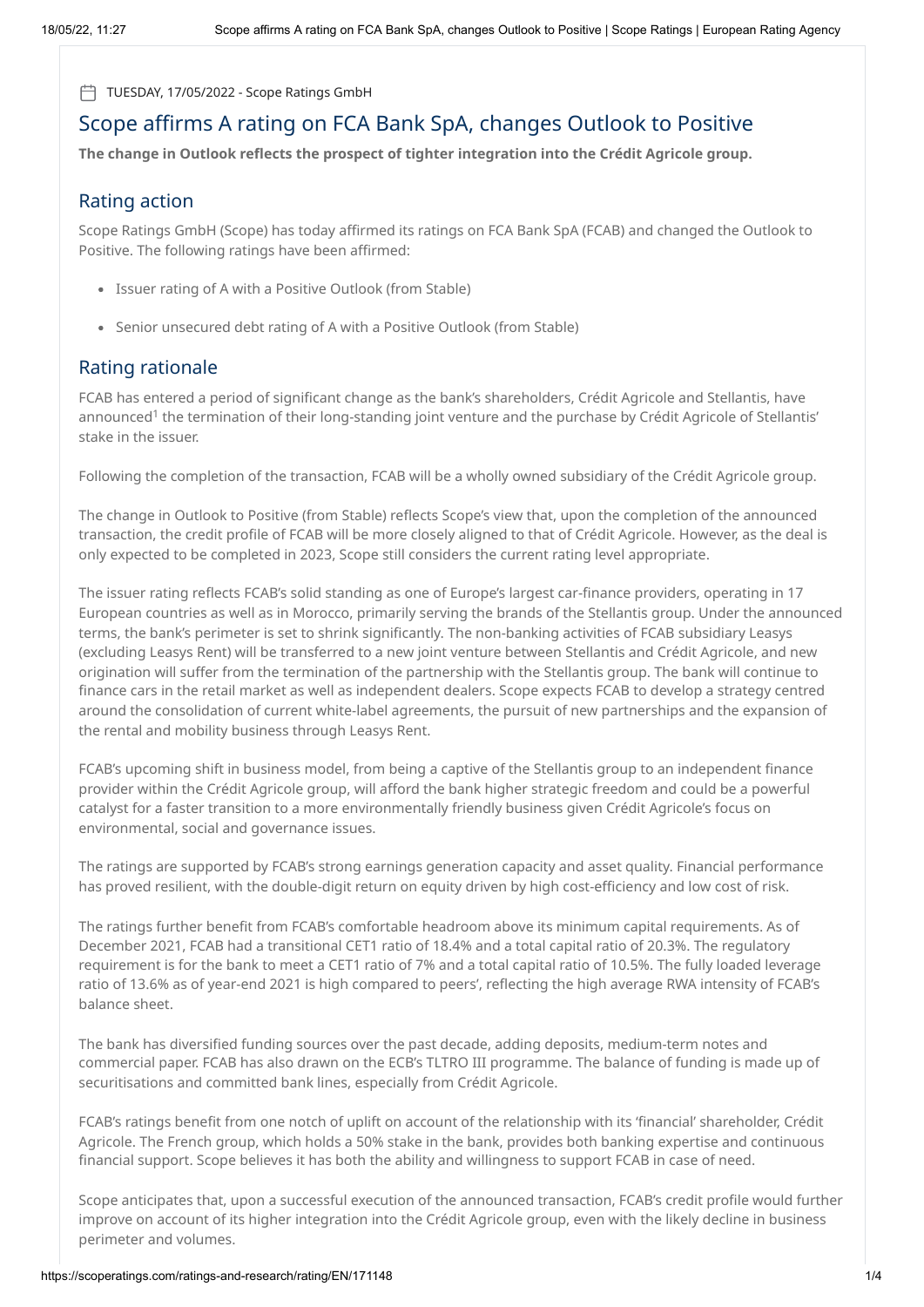18/05/22, 11:27 Scope affirms A rating on FCA Bank SpA, changes Outlook to Positive | Scope Ratings | European Rating Agency

FCAB's issuer rating is two notches above the rating of the Republic of Italy (BBB+/Stable). In accordance with Scope's

bank rating methodology, no mechanistic caps are applied based on the sovereign rating, although sovereign risk is considered for each issuer. In FCAB's case, the correlation between the bank and the sovereign is low due to FCAB's geographic diversification and lack of exposure to Italian sovereign bonds.

# Outlook and rating-change drivers

Scope's Positive Outlook indicates that the risks to the current rating level are skewed to the upside.

What could move the credit rating up:

The completion of the announced transaction as planned (which Scope considers likely), resulting in a higher integration of the bank into the Crédit Agricole group, could have positive rating implications, even with the likely decline in business perimeter and volumes.

What could move the credit rating down:

A failure to complete the transaction and/or evidence of lower commitment from Crédit Agricole would increase strategic uncertainty as to the bank's future and could lead to a credit rating downgrade.

# Rating construct

Operating environment: supportive

Business model: consistent

Initial mapping refinement: high

Initial mapping: bbb/bbb+

Long-term sustainability (ESG-D): developing

Adjusted anchor: bbb

Earnings capacity and risk exposures: supportive

Financial viability management: comfortable

Additional factors: neutral factor

Standalone rating: a-

External support: subsidiary, less integrated

Approach: bottom-up

Support notches: 1

Long-term issuer rating: A

**Rating driver references**

1. Crédit Agricole Consumer Finance and Stellantis signed binding agreements for their [strengthened](https://www.credit-agricole.com/en/pdfPreview/192886) partnership (April 1, 2022)

# **Stress testing & cash flow analysis**

No stress testing was performed. No cash flow analysis was performed.

### **Methodology**

The methodology used for these Credit Ratings and/or Outlooks, (Financial Institutions Rating Methodology, 28 January 2022), is available on https://scoperatings.com/governance-and-policies/rating-governance/methodologies. Information on the meaning of each Credit Rating category, including definitions of default, recoveries, Outlooks and Under Review, can be viewed in 'Rating Definitions – Credit Ratings, Ancillary and Other Services', published on https://www.scoperatings.com/governance-and-policies/rating-governance/definitions-and-scales. Historical default rates of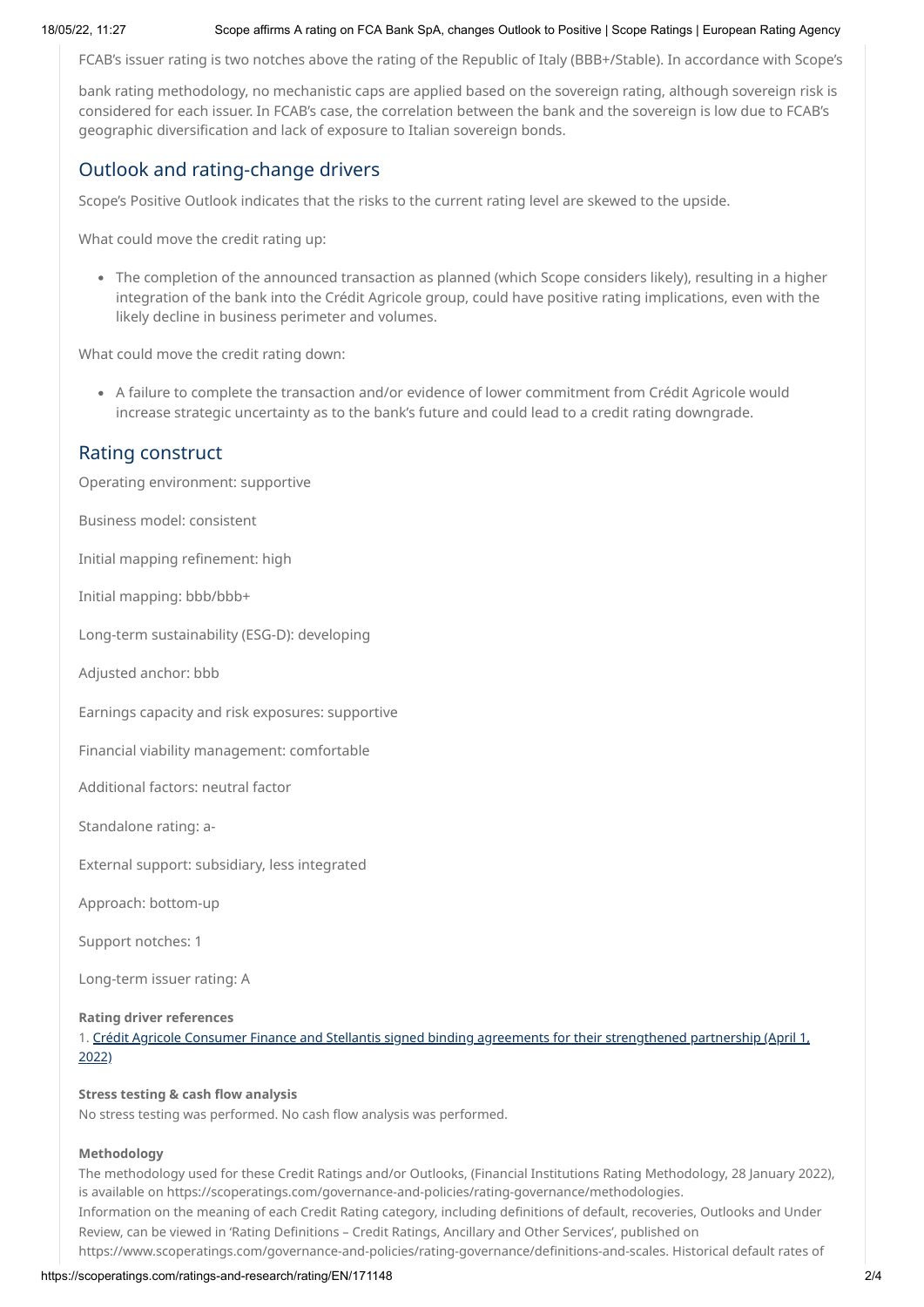#### 18/05/22, 11:27 Scope affirms A rating on FCA Bank SpA, changes Outlook to Positive | Scope Ratings | European Rating Agency

the entities rated by Scope Ratings can be viewed in the Credit Rating performance report at

https://scoperatings.com/governance-and-policies/regulatory/eu-regulation. Also refer to the central platform (CEREP) of the European Securities and Markets Authority (ESMA): http://cerep.esma.europa.eu/cerep-web/statistics/defaults.xhtml. A comprehensive clarification of Scope Ratings' definitions of default and Credit Rating notations can be found at https://www.scoperatings.com/governance-and-policies/rating-governance/definitions-and-scales. Guidance and information on how environmental, social or governance factors (ESG factors) are incorporated into the Credit Rating can be found in the respective sections of the methodologies or guidance documents provided on https://scoperatings.com/governance-andpolicies/rating-governance/methodologies.

The Outlook indicates the most likely direction of the Credit Ratings if the Credit Ratings were to change within the next 12 to 18 months.

## **Solicitation, key sources and quality of information**

The Rated Entity and/or its Related Third Parties participated in the Credit Rating process.

The following substantially material sources of information were used to prepare the Credit Ratings: public domain, the Rated Entity and Scope Ratings' internal sources.

Scope Ratings considers the quality of information available to Scope Ratings on the Rated Entity or instrument to be satisfactory. The information and data supporting the Credit Ratings originate from sources Scope Ratings considers to be reliable and accurate. Scope Ratings does not, however, independently verify the reliability and accuracy of the information and data.

Prior to the issuance of the Credit Rating action, the Rated Entity was given the opportunity to review the Credit Ratings and/or Outlooks and the principal grounds on which the Credit Ratings and/or Outlooks are based. Following that review, the Credit Ratings were not amended before being issued.

## **Regulatory disclosures**

These Credit Ratings and/or Outlooks are issued by Scope Ratings GmbH, Lennéstraße 5, D-10785 Berlin, Tel +49 30 27891-0. The Credit Ratings and/or Outlooks are UK-endorsed.

Lead analyst: Marco Troiano, Managing Director

Person responsible for approval of the Credit Ratings: Pauline Lambert, Executive Director

The Credit Ratings/Outlooks were first released by Scope Ratings on 17 May 2019. The Credit Ratings/Outlooks were last updated on 16 June 2021.

#### **Potential conflicts**

See www.scoperatings.com under Governance & Policies/EU Regulation/Disclosures for a list of potential conflicts of interest related to the issuance of Credit Ratings.

#### **Conditions of use/exclusion of liability**

© 2022 Scope SE & Co. KGaA and all its subsidiaries including Scope Ratings GmbH, Scope Ratings UK Limited, Scope Analysis GmbH, Scope Investor Services GmbH, and Scope ESG Analysis GmbH (collectively, Scope). All rights reserved. The information and data supporting Scope's ratings, rating reports, rating opinions and related research and credit opinions originate from sources Scope considers to be reliable and accurate. Scope does not, however, independently verify the reliability and accuracy of the information and data. Scope's ratings, rating reports, rating opinions, or related research and credit opinions are provided 'as is' without any representation or warranty of any kind. In no circumstance shall Scope or its directors, officers, employees and other representatives be liable to any party for any direct, indirect, incidental or other damages, expenses of any kind, or losses arising from any use of Scope's ratings, rating reports, rating opinions, related research or credit opinions. Ratings and other related credit opinions issued by Scope are, and have to be viewed by any party as, opinions on relative credit risk and not a statement of fact or recommendation to purchase, hold or sell securities. Past performance does not necessarily predict future results. Any report issued by Scope is not a prospectus or similar document related to a debt security or issuing entity. Scope issues credit ratings and related research and opinions with the understanding and expectation that parties using them will assess independently the suitability of each security for investment or transaction purposes. Scope's credit ratings address relative credit risk, they do not address other risks such as market, liquidity, legal, or volatility. The information and data included herein is protected by copyright and other laws. To reproduce, transmit, transfer, disseminate, translate, resell, or store for subsequent use for any such purpose the information and data contained herein, contact Scope Ratings GmbH at Lennéstraße 5 D-10785 Berlin.